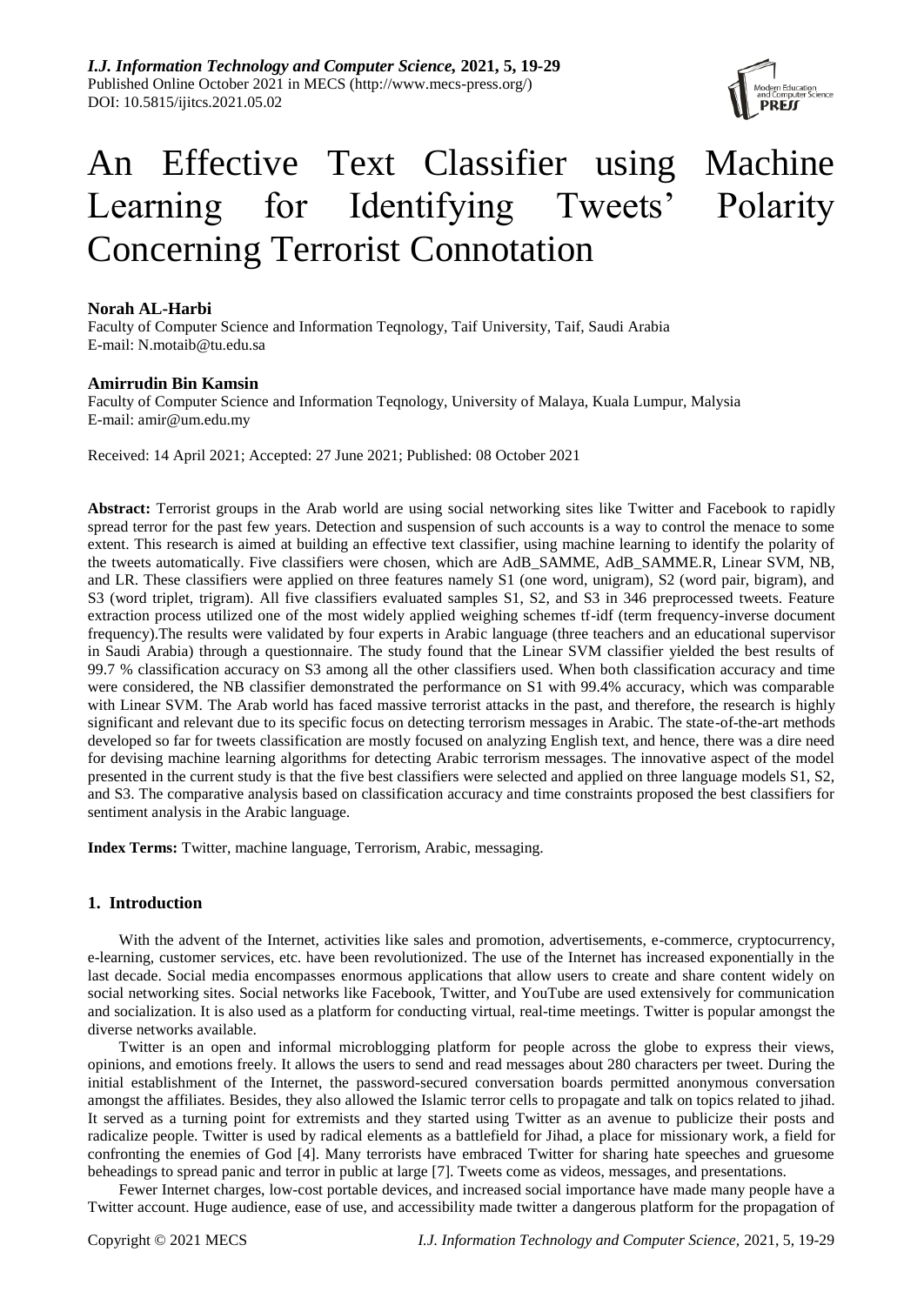terror. It is used as an avenue by terrorists to carry out recruitment and training new members, to send orders and instructions as tweets to execute terrorist activities. The usage of Twitter for disseminating radical thoughts has been high due to the reliable results that these terror groups have achieved.

The majority of the terror groups such as Al-Qaeda and ISIS and their activities have been traced to the Arab world and Arabic language. Arabic is one of the most popular languages in the world and one of the six official languages of the UNO. Though it is a widely used language, there is little research done on retrieval or data mining. Arabic linguistic features are different from English in terms of structure and grammar. The extended attributes of the language with different characteristics, various dialects, and free writing forms used make research in the field of Arabic sentiment analysis more complicated.

Twitter contains an enormous amount of data, and is emerging as a real-time repository of knowledge that can be exploited by researchers and applications. Sentiment analysis has become one of the dynamic research fields in NLP (Natural Language Processing). It can be used to extract information from unstructured data. It has become a crucial element for decision-makers and business leaders for making essential investments in measuring public opinion about their products or services. It is an area of data mining where the opinion of people from the text data of tweets can be analyzed and classified into positive, negative, or neutral. It evaluates the polarity in various domains.

The research study is conducted to find a viable model with proposed features and evaluate its performance to detect radical content in Arabic on Twitter.

## *1.1. Problem Statement*

Tweet classification and detection of tweet polarity have been an area of interest in the field of computer science because a wider user community posts tweets on Twitter each day. The frequency of words, causes, motives, and promotions come into the limelight in the form of Twitter trends. The users also misuse this feature and propagate hate speech and terrorist agenda by using provocative hashtags and keywords. The Arabic language has an entirely different structure than the English language. It has 28 alphabets divided into 14 sun and 14 moon letters. The script is written right to left, and letters may have different forms based on the preceding or following letters. Therefore, parsing and classifying tweets in the Arabic language is far more complicated than in English. The study of Gamal et al. [14] also confirmed that studies on Arabic sentiment analysis on Twitter are very limited when a comparison is made with English sentiment analysis. Gamal et al. [14] attributed this situation to the unique difficulties and complexities associated with the Arabic language. According to Gama et al. [14], it has led to a reduction in Arabic datasets that are used for sentiment analysis of opinions available on Twitter in Arabic. Zaib et al. [16] highlighted the need for using aggression detection techniques on Twitter so that the misuse of this networking platform could be avoided. According to Zaib et al. [16], users may exhibit varied and unpredictable behaviors on social media, and therefore, the best approach to track those behaviors is social media mining and behavior analytics. Akther et al. [17] suggested that cyberbullying should also be evaluated in relation to terror messages and the study of Akther et al. [17] presented a training algorithm that classifies the content of cyberbullying into three sub-categories of harassment, racism, and shaming.

Twitter is an American company headquartered in California. Therefore, there is not the same level of focus and commitment in classifying Arabic text messages as in English. The local and regional Arabic users, on the other hand, are attracted more to the Arabic messages, and hence, it has also become a strategic tool for the terrorists to advance their hate agendas and false motives. This study recognizes the need for developing a classification scheme for detecting Arabic terror messages. The existing solutions have shown promising results in English language message detection. The study capitalizes on the findings of these machine learning algorithms and presents a comprehensive scheme for detecting Arabic terrorism messages.

## *1.2. Research Objectives*

The following research objectives were formulated by considering the focus of this study on using machine learning algorithms and detecting Arabic terrorism messages.

- To identify different classification algorithms that are available in the contemporary context for tweets' classification
- To evaluate how the tweets' classification algorithms can be optimized and mapped to detecting Arabic terrorism messages on Twitter

## **2. Related Work**

Studies by [13,5] have clearly demonstrated that terrorist's accessibility and connections to online materials and resources have played a significant role in their radicalization process and procedure. These terrorist groups primarily focus on destabilizing people by causing unease, fear, and terror among the majority of harmless citizens through their dissemination of ferocious audios and videos displaying fights and the massacring process of individuals who have different ideologies from the terrorist groups [10]. The activities and practices of terrorists have been discovered and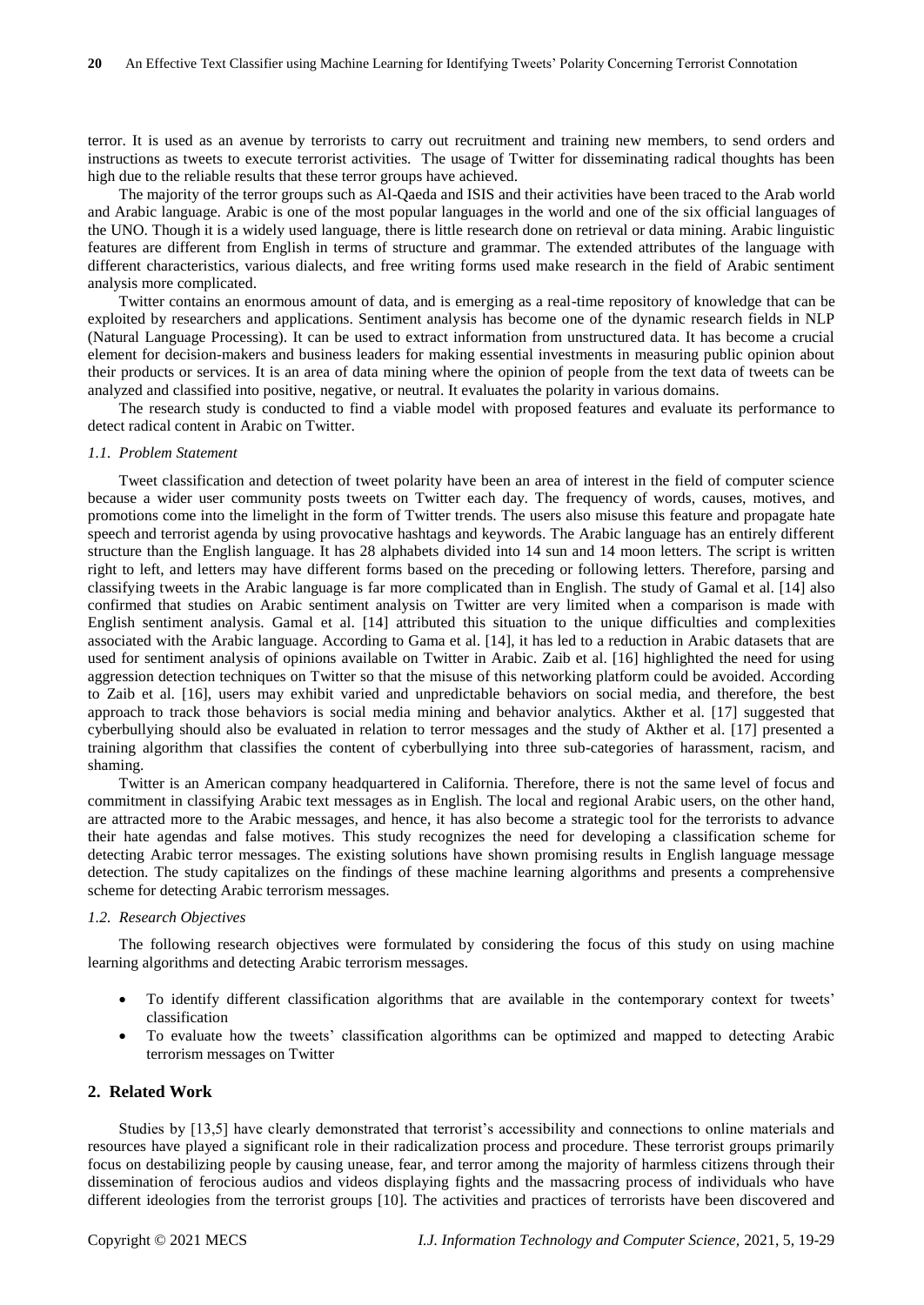there is evidence that they are rampant in most Arab countries [2]. The majority of these terror groups such as al-Qaeda, ISIS, and Al-Shabaab have been traced to the Arab world. Moreover, Twitter has been discovered to be one of the most vital tools adopted by these terrorist groups to disseminate threats, enlist members, and serve as avenues for the training of new members [8].

One of the key techniques to help society is by tracking and suspending accounts used by radical groups to disseminate information about recruitment and activities, propaganda, hate speeches, and other terrorist and extremist tendencies [11]. However, the method requires the activities of human analysts to read and scrutinize the vast amount of data on social media carefully and physically. Also, with the huge amount of data on the Twitter platforms that is gross, rigid, abstracted, understandable, and unreadable, this led to an attempt to automatically detect tweets with terrorist content. Facebook recently blocked many accounts of Taliban leaders with the rise of this group in Afghanistan [18]. According to Facebook, the company considers the Taliban a terrorist group, and therefore, the content related to the group should not be allowed on the social platform [18]. However, Twitter desisted from adopting this strategy and clarified that the Taliban spokesman may continue to maintain the account on Twitter as long as the account abides by the terms of service and does not incite violence [19]. Twitter is being criticized for this soft policy, and tweet classification and sentiment analysis are the only solutions to track and report the terror content.

There are several English sentiment analysis datasets including terrorism detection. However, the datasets in the Arabic language are limited. The Arabic language has extended attributes with different characteristics when compared with Western languages. In addition, there are several extended Arabic social features such as culture, race, and education. The Arabic social characteristics make it difficult to be used across language techniques to detect a topic like terrorism in tweets using machine learning techniques [3]. There is some limited literature on the problem of radical discovery on Arab social media [9].

In this study, Arabic radical content on Twitter is detected and Arabic tweet is classified as supporting radicalism on Twitter or no by machine learning. Also, it focuses on classifying the text, using linguistic heuristics (language model) in the Arabic language. The ways on how to trend and implement the techniques to detect the tweets will be stated more clearly in the methodology section of the study.

## **3. Methodology**

The terror orientation process adopted here is divided into three main phases: data analysis, feature extraction, and training model. By applying these three phases in the proposed methodology, the researcher accomplishes the research objectives. As part of the first research objective, different machine learning algorithms were tested for their effectiveness and relevance in detecting Arabic terrorism messages. As part of the second research objective, tweets' classification for Arabic messages was carried out to demonstrate the effectiveness of proposed text parsing algorithms.

#### *3.1. Data Analysis*

This section shows how data was collected and divided, as well as the application of statistical methods. It also shows how Cronbach's Alpha, which is a measure of scale reliability, was calculated. The preprocessing process is also explained in this section.

## *A. Dataset*

Data in March 2008 was collected using Twitter API and was further built as a data set. The number of collected tweets was 135,069. The number of tweets was reduced to 346 tweets in the cleaning step. Arabic tweets were retained. Further, tweets that were not related to terrorism, repeated tweets, incomplete tweets, tweets with links only, and tweets of news accounts that broadcast news stories about events that were not considered supportive or against terrorism were discarded. In this work, the dataset collected was divided into two separate datasets: TW-PRO and TW-CON. The datasets used and analyzed during the study are available from the corresponding author on reasonable request.

### *B. Manual Labeling*

The Arabic tweets were collected from Twitter through the number of specific hashtags based on previous studies (Ali, 2016; Omer, 2015; Salmi Abdellatif, 2016). Then the data set was cleaned, and preprocessed (346 tweets). The 346 tweets were presented to four experts (native speakers of Arabic, who are also Arabic language teachers), who classified the tweets based on a questionnaire.

## *C. Preprocessing*

Getting rid of the unwanted elements in the raw data will improve the performance of the classifier. The following preprocessing tasks were accomplished:

- Tokenization of the tweets.
- Cleaning of the data by removing the stop words, punctuation, blank spaces, diacritic marks (pronunciation signs), etc.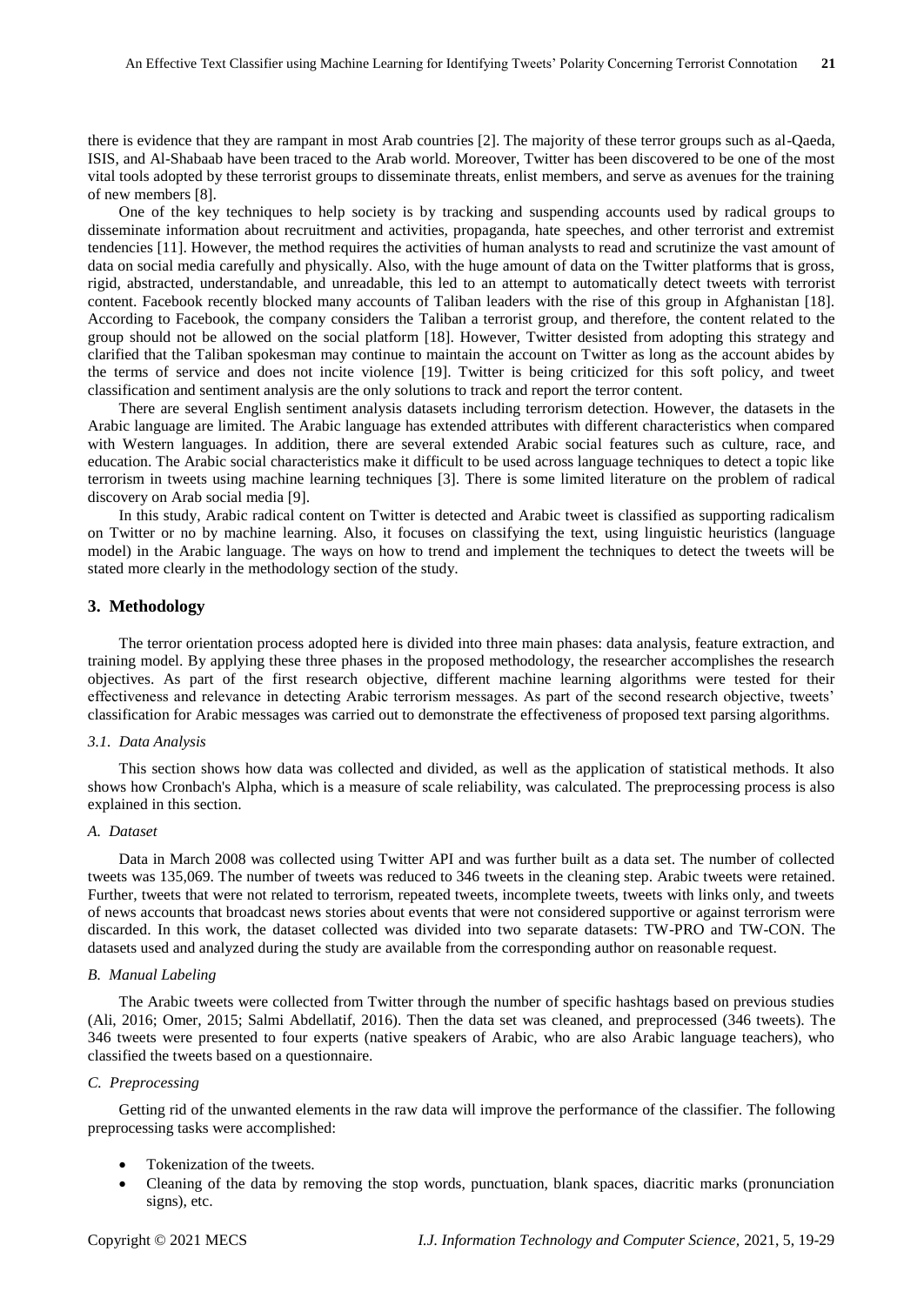#### *3.2. Feature Extraction*

Feature extraction was an integral component of the research methodology. The process began with initial datasets of tweets and derived meaningful information concerning the terrorism content by applying machine learning algorithms. The key benefit of feature extraction was that it significantly reduced the amount of data that was required to be processed. It enabled the researcher to focus on tweets relevant to the terrorism content. This technique also enabled the extraction of new features based on the combination of the available features. This learning from the original datasets highlighted new dimensions of Arabic message tweets.

## *A. Feature Vectors*

A feature vector can be thought of as an n-dimensional vector, which is based on numerical features (Omer, 2015). Here, language models of n-grams (unigram, bigram, and trigram) were chosen, as they are cost, time, and size effective. (Choi et al., 2014).

#### Table 1. Size of features.

| Sample   | No of features | Approaches |
|----------|----------------|------------|
|          | 3317           | Benchmark  |
| c٦       | 8424           | Proposed   |
| cη<br>S. | 13628          | Proposed   |

Table 1 shows three sample features that were used in this work (S1, S2, S3). "S" is referring to the sample and subscript to the n-gram models that are used. Uni-gram, bi-gram, and tri-gram were represented as S1, S2, and S3 in the language models, respectively.

## *B. Feature Extraction Vector Representation*

One of the most widely applied weighing schemes is tf-idf (term frequency-inverse document frequency). The representation is applied to assess the importance of a word to a given document in a corpus of texts.

TF (t) = (the number of incidences term t is found in a document) / (the total terms).

IDF (t) =  $log e$  (Document total number / the number of documents with word t).

Tf-idf weight = Tf (t)  $*$  IDF (t)

In this way, the matrix is created with TF-IDF weights by placing the values in their assigned rows.

#### *3.3. Training and Testing Model*

The aim is to create an Arabic terrorism model using machine learning algorithms and text classification.

## *A. Classification Algorithms*

The process of classification algorithms utilized in this study is explained below. The process is sourced and mapped from the study of Sharma and Hoque [15]:

- Extract the relevant tweets from the obtained datasets.
- Given a set of tweets, estimate tweets' distribution and classify them into positive, negative, and neutral classes based on terrorism content.
- Develop a machine learning model by comparing the available models of sentiment analysis and text mining. Recommend the best model for predicting future tweets regarding their positive, neutral, or negative connotation.

In the classification setting, a set of training datasets is used to train a classifier. Classification algorithms were implemented to extract terrorism detection, and the results were evaluated through matrix confusion.

## *B. Evaluation Measures*

The cross-validation method splits the data into two parts: testing data and training data. It is an important step for testing the efficiency of the classifier, which performs multiple evaluations on different test sets, and combines the scores from these evaluations. In particular, the k-fold cross-validation method was used, in which the data was divided into k parts. The methods used to evaluate the performance of classification models: precision, recall, F-measure, and accuracy.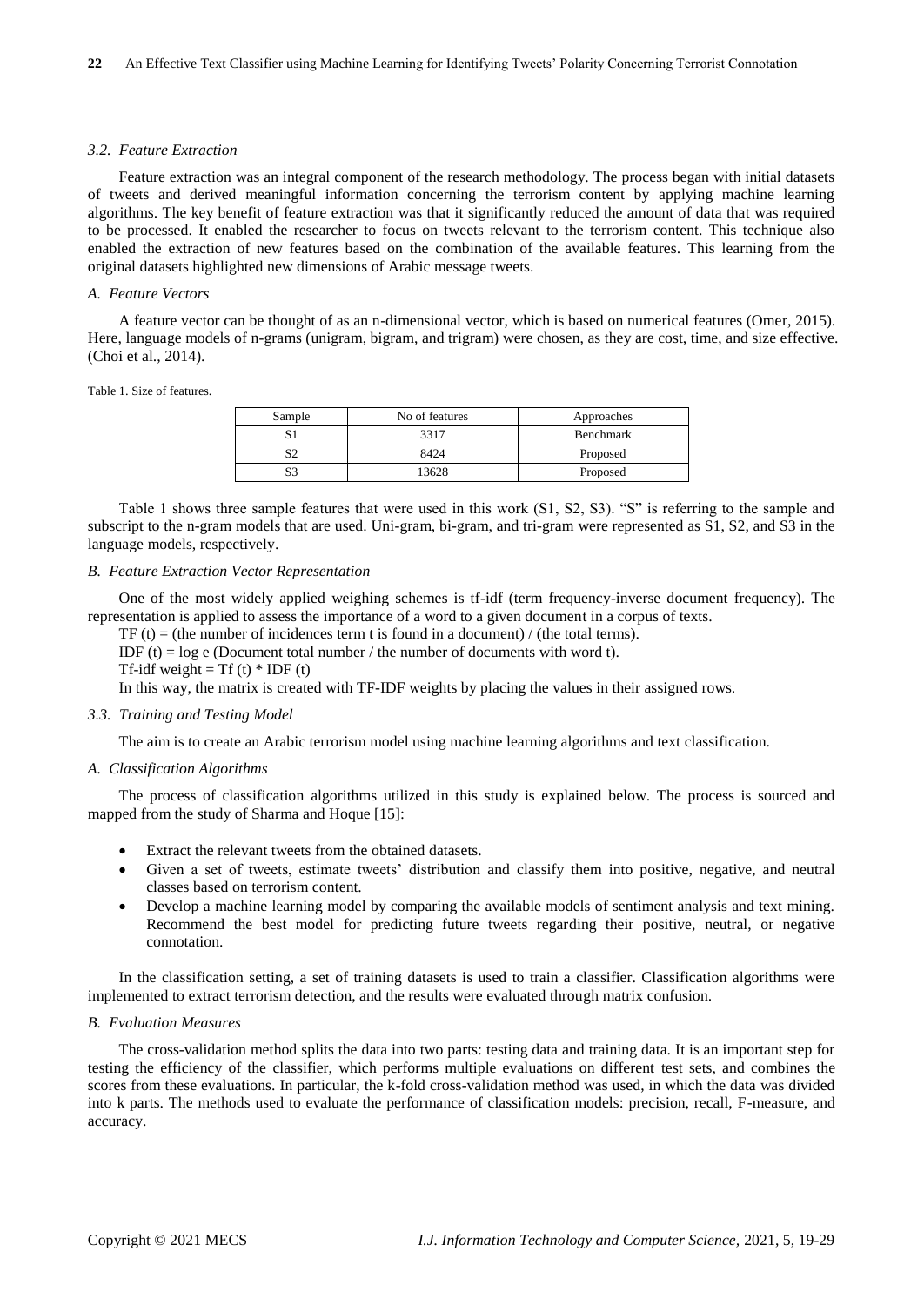## **4. Result and Evaluation**

## *4.1. Experimental Setup*

Table 2. Experimental setup of terror orientation detection.

| Name                          | Description                                                                   |
|-------------------------------|-------------------------------------------------------------------------------|
| Data collecting               | Twitter                                                                       |
| Validity                      | Statistical approach                                                          |
| Number of tweets              | 346                                                                           |
| Language programing           | Python 3.6                                                                    |
| NLP tools                     | NLTK.<br>API python                                                           |
| Classification tools          | Sklearn                                                                       |
| <b>Classification Methods</b> | -SVM<br>- Na we Basie<br>- Logistic Regression<br>- AdB SAMME<br>-AdB SAMME.R |
| <b>Statistical Programs</b>   | SPSS version 24                                                               |
|                               |                                                                               |

Table 2 shows the experimental setup used in this research. The process of classification algorithms was executed in the following steps:

- Step1: The dataset was collected from Twitter using python API techniques.
- Step2: The statistical analysis approaches were applied to evaluate the collected dataset in step (1) using SPSS version 24.
- Step3: The feature extraction approaches of text were vectorized using several approaches discussed in the earlier section.
- Step4: The feature extraction vectors were trained and tested by several classification approaches, as shown in Tables 3 to 17 using the Sklearn library in python.

The 346 tweets were given to experts (three teachers and an educational supervisor in Saudi Arabia) who evaluated and judged the tweets to determine whether they were radical or not radical. As the value of the Cronbach's Alpha obtained was >0.8, it confirms the validity and reliability of the data to conduct further experiments on them.

## *4.2. Experiment Result Analysis*

Two research objectives in this study were focused on evaluating different classifiers and proposing the best classifier for detecting Arabic terrorism messages on Twitter. The analysis below is based on evaluating five renowned classifiers using three features S1 (unigram, one word), S2 (bigram, word pair), and S3 (trigram, word triplet). Based on the analysis, the best classifier has been indicated. Moreover, the viability of other classifiers has been mentioned if time constraints and other factors are considered.

## *A. The Experiment Analysis using F1-Score*

Fifteen experiments were conducted with five classifiers (AdB\_SAMME, AdB\_SAMME.R, Linear, NB, and LR) on each of the 3 features (S1, S2, and S3) separately, class-wise and the average for Precision, Recall and F-measure were presented. Precision is mathematically defined by  $TP/(TP + FP)$  and Recall by  $TP/(TP+FN)$ .

TN / True Negative: label was negative, and the model predicted negative

TP / True Positive: label was positive, and the model predicted positive

FN / False Negative: label was positive, but the model predicted negative

FP / False Positive: label was negative, but the model predicted positive]

In the tables below, the "Support" column represents the total number of samples from each class. In "avg/total" row, "avg" refers to the first three columns, i.e. "precision", "recall" and "f1-score", whereas "total" refers only to "Support". "Avg" is calculated by summing up the weighted value of each class. For example, how the "avg/total" row is calculated in Table 3, is presented as follows:

"avg" for precision = .72\*(146/(146+200))+.92\*(200/(146/200))  $\approx$  .84

"avg" for recall = .91\*(146/(146+200))+.74\*(200/(146/200))  $\approx$  .82

"avg" for f1-score = .81\*(146/(146+200))+.82\*(200/(146/200))  $\approx$  .82

"total" for support =  $(146+200) = 346$ 

F-measure is also called the F-Score. In other words, the F1 score conveys the balance between precision and recall.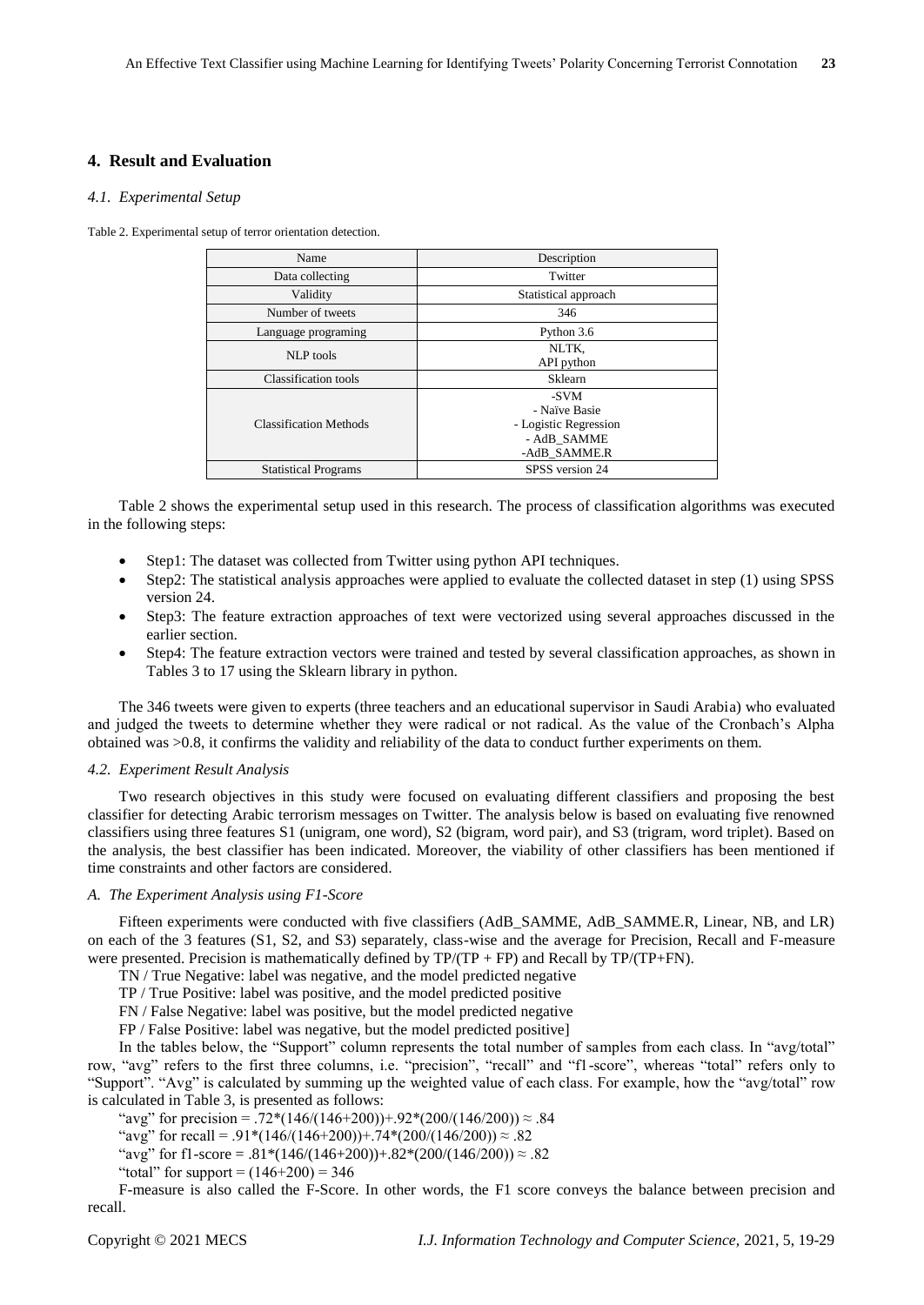|             | $\cdot$ $\cdot$<br>precision | recall | f1-score | Support |
|-------------|------------------------------|--------|----------|---------|
| support     | ሰ 72<br>∪. / ∠               | 0.91   | 0.81     | 146     |
| not support | 0.92                         | 0.74   | 0.82     | 200     |
| avg / total | 0.84                         | 0.82   | 0.82     | 346     |

Table 3. Feature extraction of unigram sample by AdB\_SAMME classification model.

Table 4. Feature extraction of S1 by AdB\_SAMME.R classification model

|             | precision | recall | f1-score | Support |
|-------------|-----------|--------|----------|---------|
| support     | 0.72      | 0.91   | 0.81     | 146     |
| not support | 0.92      | 0.74   | 0.82     | 200     |
| avg / total | 0.84      | 0.82   | 0.82     | 346     |

Table 5. Feature extraction of S1 by Linear classification model

|             | precision | recall | f1-score | Support |
|-------------|-----------|--------|----------|---------|
| support     | .00.      | 0.99   | 0.99     | 146     |
| not support | 0.99      | 00.1   | 00.1     | 200     |
| avg / total | 0.99      | 0.99   | 0.99     | 346     |

Table 6. Feature extraction of S1 by NB classification model

|             | precision | recall | f1-score | Support |
|-------------|-----------|--------|----------|---------|
| support     | 0.99      | $00$ . | 0.99     | 146     |
| not support | .00.      | 0.99   | 0.99     | 200     |
| avg / total | 0.99      | 0.99   | 0.99     | 346     |

Table 7. Feature extraction of S1 by LR classification model

|             | precision | recall | f1-score | Support |
|-------------|-----------|--------|----------|---------|
| support     | 00.1      | 0.95   | 0.98     | 146     |
| not support | 0.97      | .00.   | 0.98     | 200     |
| avg / total | 0.98      | 0.98   | 0.98     | 346     |

Table 8. Feature extraction of: S2 by AdB\_SAMME classification model

|             | Precision | recall | f1-score  | Support |
|-------------|-----------|--------|-----------|---------|
| support     | 0.72      | 0.91   | $_{0.81}$ | 146     |
| not support | 0.92      | 0.74   | 0.82      | 200     |
| avg / total | 0.84      | 0.82   | 0.82      | 346     |

Table 9. Feature extraction of S2 by AdB\_SAMME.R classification model

|             | precision | recall | f1-score  | Support |
|-------------|-----------|--------|-----------|---------|
| support     | 0.72      | 0.91   | $_{0.81}$ | 146     |
| not support | 0.92      | 0.74   | 0.82      | 200     |
| avg / total | 0.84      | 0.82   | 0.82      | 346     |

Table 10. Feature extraction of S2 by Linear classification model

|             | Precision | recall | f1-score | Support |
|-------------|-----------|--------|----------|---------|
| support     | .00       | 0.99   | 1.00     | 146     |
| not support | 00.1      | 00.    | 00.1     | 200     |
| avg / total | .00       | $00$ . | 00.1     | 346     |

Table 11. Feature extraction of S2 by NB classification model

|             | precision | recall | f1-score | Support |
|-------------|-----------|--------|----------|---------|
| support     | 0.99      | 00.1   | 0.99     | 146     |
| not support | .00       | 0.99   | 0.99     | 200     |
| avg / total | 0.99      | 0.99   | 0.99     | 346     |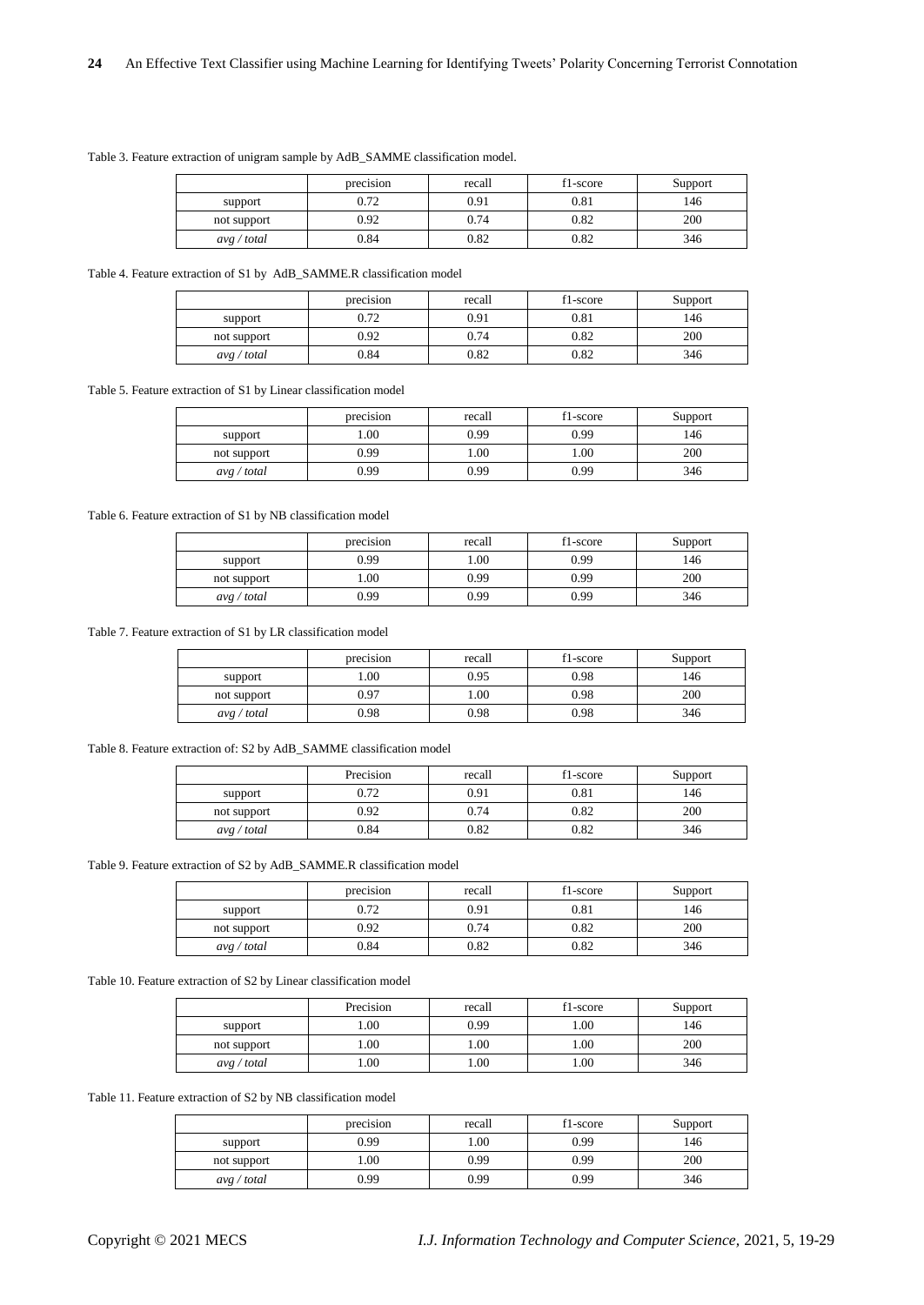Table 12. Feature extraction of S2 by LR classification model

|             | precision | recall | f1-score | Support |
|-------------|-----------|--------|----------|---------|
| support     | 00.1      | 0.98   | 0.99     | 146     |
| not support | 0.99      | 00.1   | 0.99     | 200     |
| avg / total | 0.99      | 0.99   | 0.99     | 346     |

Table 13. Feature extraction of S3 by AdB\_SAMME classification model

|             | precision | recall | f1-score  | Support |
|-------------|-----------|--------|-----------|---------|
| support     | 0.73      | 0.91   | $_{0.81}$ | 146     |
| not support | 0.92      | 0.75   | 0.83      | 200     |
| avg / total | 0.84      | 0.82   | 0.82      | 346     |

Table 14. Feature extraction of S3 by AdB\_SAMME.R classification model

|             | precision | recall | f1-score | Support |
|-------------|-----------|--------|----------|---------|
| support     | 0.88      | 0.73   | 0.79     | 146     |
| not support | 0.82      | 0.93   | 0.87     | 200     |
| avg / total | 0.84      | 0.84   | 0.84     | 346     |

Table 15. Feature extraction of S3 by Linear classification model

|             | precision | recall | f1-score | Support |
|-------------|-----------|--------|----------|---------|
| support     | .00       | 0.99   | 00.1     | 146     |
| not support | .00       | 00.1   | .00.     | 200     |
| avg / total | .00       | 00.1   | .00      | 346     |

Table 16. Feature extraction of S3 by NB classification model

|             | precision | recall | f1-score | Support |
|-------------|-----------|--------|----------|---------|
| support     | 0.99      | 00.1   | 0.99     | 146     |
| not support | .00.      | 0.99   | 0.99     | 200     |
| avg / total | 0.99      | 0.99   | 0.99     | 346     |

Table 17. Feature extraction of S3 by LR classification model

|             | precision | recall | f1-score | Support |
|-------------|-----------|--------|----------|---------|
| Support     | .00.      | 0.98   | 0.99     | 146     |
| not support | 0.99      | .00.   | 0.99     | 200     |
| avg / total | 0.99      | 0.99   | 0.99     | 346     |

Tables 3 to 17 depict the details of the precision, recall, and F-score. It is evident from the difference in the values of classification based on the quality of the classification technique that there is an enhancement in reading the aptness of the tweets. Besides, it is obvious from the tables that the linear classification technique achieved the best value of the F-score owing to the reason that the polarity is bi-directional (terrorism or not-terrorism).

## **5. Discussion**

It can be observed from the results that linear SVM performs very well on S3 (trigram) features with 99.7 % classification accuracy. It can be seen that S3 (trigram) features tend to perform slightly better than unigram and bigram features.

As depicted in Table 18, it is obvious that the accuracy with the Linear classifier is (99.7%) eliminating the use of complex algorithms like Adaboost here.

Figure 1 shows the results for five different classifiers using all features on all the datasets.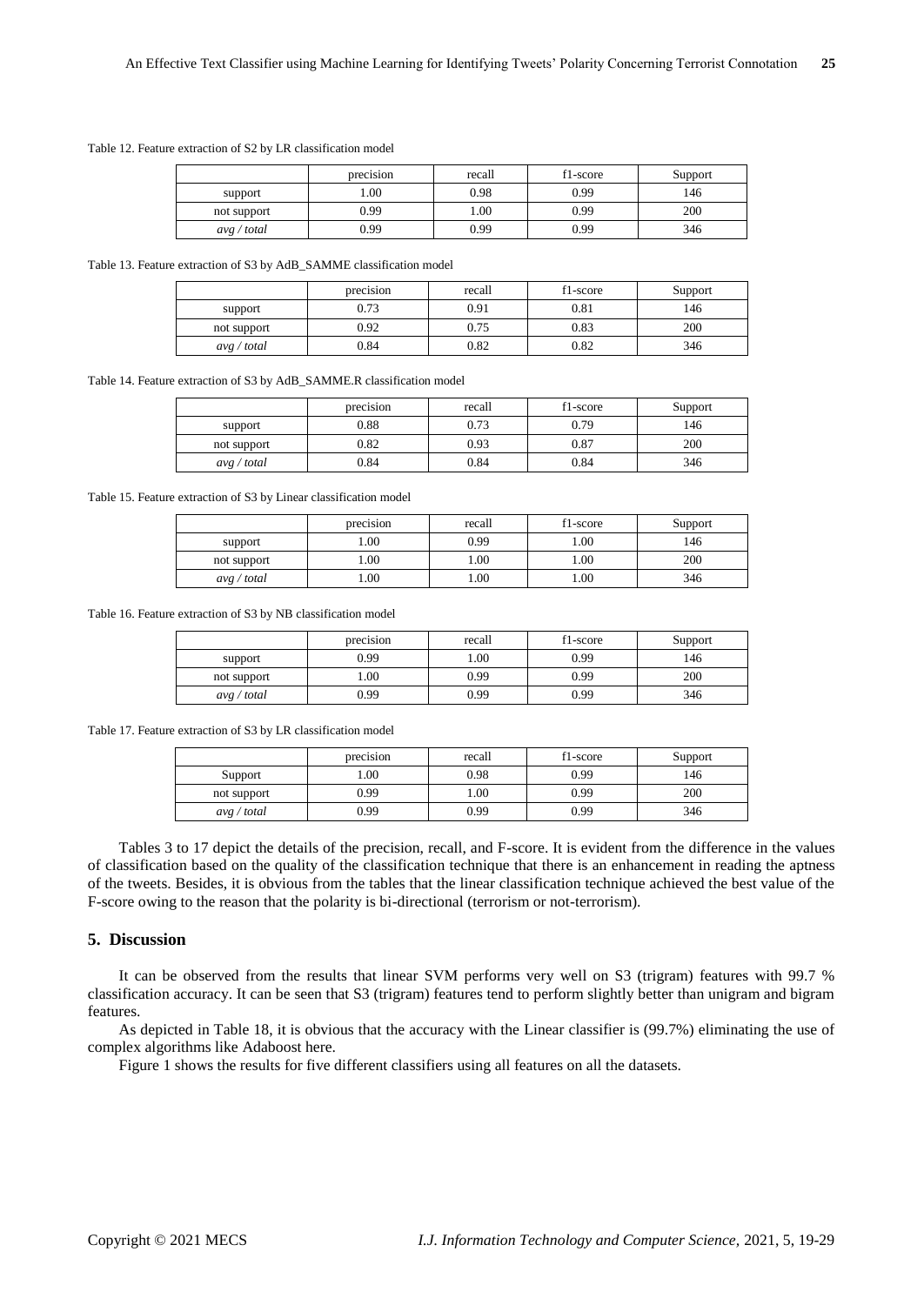| Sample         | Technique      | Accuracy           | Accuracy |
|----------------|----------------|--------------------|----------|
| S <sub>1</sub> | AdB SAMME      | 0.815028901734104  | 0.815    |
| S1             | AdB SAMME.R    | 0.815028901734104  | 0.815    |
| S <sub>1</sub> | Linear (SVM)   | 0.9942196531791907 | 0.994    |
| S <sub>1</sub> | NB             | 0.9942196531791907 | 0.994    |
| S1             | LR             | 0.9797687861271677 | 0.980    |
| S <sub>2</sub> | AdB SAMME      | 0.815028901734104  | 0.815    |
| S <sub>2</sub> | AdB SAMME.R    | 0.815028901734104  | 0.815    |
| S <sub>2</sub> | Linear (SVM)   | 0.9971098265895953 | 0.997    |
| S <sub>2</sub> | N <sub>B</sub> | 0.9942196531791907 | 0.994    |
| S <sub>2</sub> | LR             | 0.9913294797687862 | 0.991    |
| S <sub>3</sub> | AdB SAMME      | 0.8179190751445087 | 0.820    |
| S <sub>3</sub> | AdB SAMME.R    | 0.8410404624277457 | 0.841    |
| S <sub>3</sub> | Linear (SVM)   | 0.9971098265895953 | 0.997    |
| S <sub>3</sub> | NB             | 0.9942196531791907 | 0.994    |
| S <sub>3</sub> | LR.            | 0.9913294797687862 | 0.991    |

Table 18. The results for technique and the features (S1+S2+S3).





An algorithm with less training time may be preferred even if it is less accurate, especially when time is the constraint. Tables 19 to 21 show the training times for each classifier. In the following tables, "tweet\_no" means "total number of tweets in the dataset", "FE\_no" means "number of features". For unigram, the "FE\_no" signifies the number of unique words in the entire dataset. For bi-gram, the "FE\_no" signifies the number of unique consecutive word pairs. For tri-gram, the "FE\_no" signifies the number of unique consecutive word triplets. "ML\_Name" signifies the classifier used for the classification task, "accuracy", "f1\_score" and "time" are self-explanatory.

Ideally, accuracy is needed, and f1\_score needs to be high, and time needs to be as low as possible. So if both classification performance and time are considered, it can be seen that the 4th experiment (uni-gram features with NB Classifier) ranks higher than Linear Classifier.

|  |  | Table 19. The results for the performance time (tf-idf uni-gram) |
|--|--|------------------------------------------------------------------|
|--|--|------------------------------------------------------------------|

| $\mathbf{n}$   | tweet no | FE no | ML name | <b>Accuracy</b> | f1 score | time  |
|----------------|----------|-------|---------|-----------------|----------|-------|
|                | 346      | 3317  | AdB SAM | 81.50289        | 81.59703 | 0.207 |
| 2              | 346      | 3317  | AdB SAM | 81.50289        | 81.59703 | 0.139 |
|                | 346      | 3317  | Linear  | 99 42 197       | 99.42141 | 0.808 |
| $\overline{4}$ | 346      | 3317  | NB      | 99 42 197       | 99.42248 | 0.05  |
|                | 346      | 3317  | LR      | 97.97688        | 97.96943 | 0.004 |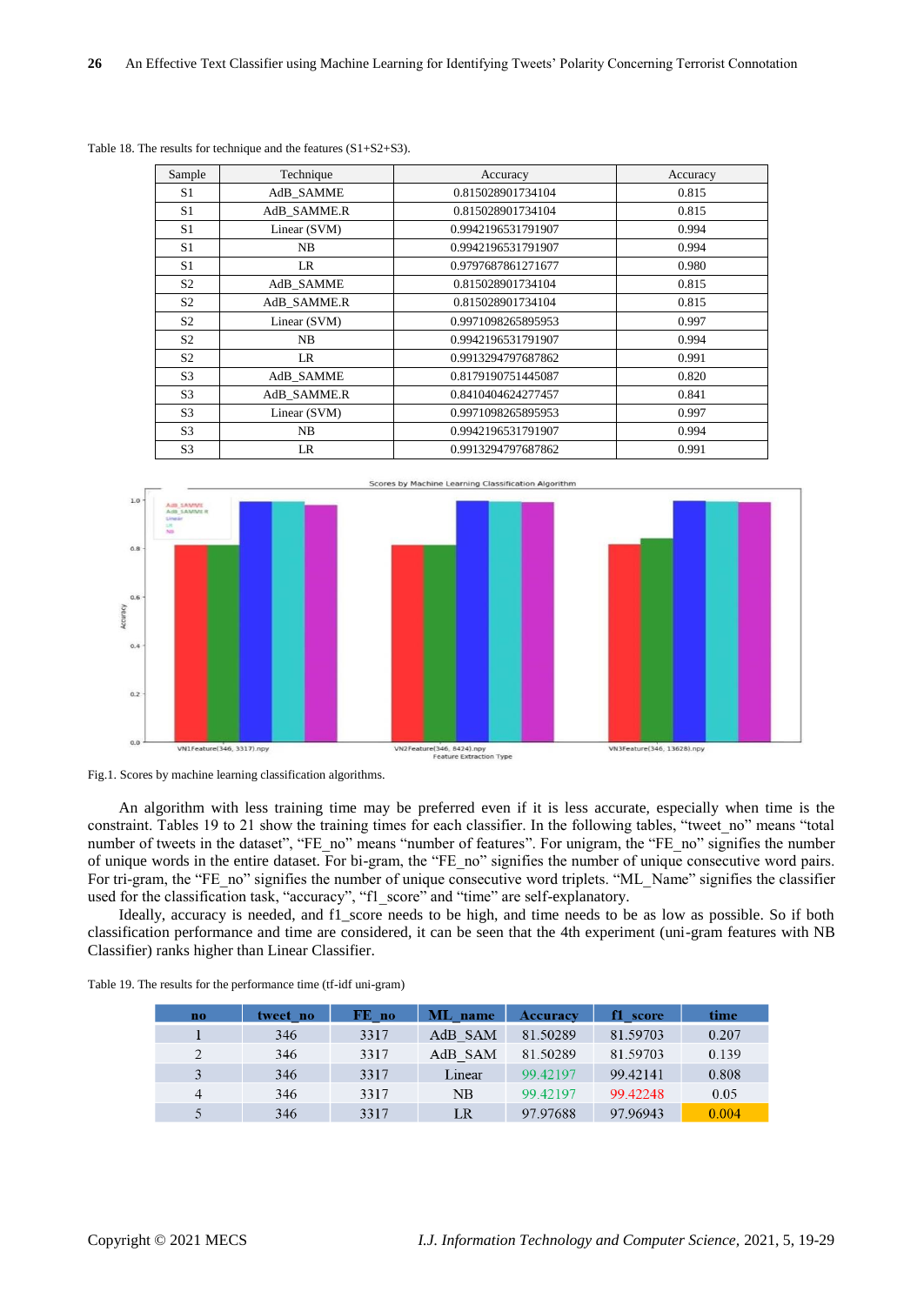| no | tweet no | FE no | ML name   | <b>Accuracy</b> | f1 score | time  |
|----|----------|-------|-----------|-----------------|----------|-------|
|    | 346      | 8424  | AdB SAM   | 81.50289        | 81.59703 | 0.295 |
|    | 346      | 8424  | AdB SAM   | 81.50289        | 81.59703 | 0.561 |
|    | 346      | 8424  | Linear    | 99.71098        | 99.71085 | 2.113 |
| 4  | 346      | 8424  | <b>NB</b> | 99.42197        | 99.42248 | 0.13  |
|    | 346      | 8424  | <b>LR</b> | 99.13295        | 99.13167 | 0.015 |

Table 20. The results for the performance time (tf-idf bi-gram)

## Table 21. The results for the performance time (tf-idf tri-gram)

| no            | tweet no | FE no | ML name   | <b>Accuracy</b> | f1 score | time  |
|---------------|----------|-------|-----------|-----------------|----------|-------|
|               | 346      | 13628 | AdB SAM   | 81.79191        | 81.88781 | 0.531 |
| $\mathcal{P}$ | 346      | 13628 | AdB SAM   | 84.10405        | 83.82738 | 0.549 |
| 3             | 346      | 13628 | Linear    | 99.71098        | 99.71085 | 3.428 |
| 4             | 346      | 13628 | <b>NB</b> | 99.42197        | 99.42248 | 0.214 |
|               | 346      | 13628 | LR        | 99.13295        | 99.13167 | 0.018 |



Fig.2.The time and accuracy of classification performance.

The following table shows the similarities and differences in accuracy compared to previous studies, taking into consideration the different languages (English, Arabic):

Table 22. Similarities and differences in accuracy

|             | Omer (2015) | FE           | My approach | <b>FE</b> | Delta $\Delta$ |
|-------------|-------------|--------------|-------------|-----------|----------------|
|             |             |              |             |           |                |
| AdB SAMME.R | 100         | (Text, Time) | 84.1        | (text)    | $-0.159$       |
| NB          | 89.0        | (Text, Time) | 99.4        | (text)    | 0.117          |
| <b>SVM</b>  | 97.9        | (Text, Time) | 99.7        | (text)    | 0.018          |
| LR          |             |              | 99.1        | (text)    |                |
| AdB_SAMME   | -           |              | 81.8        | (text)    |                |

Table 23 shows the comparison of results in Twitter according to the accuracy of sentiment analysis.

Table 23. Accuracy comparison between approaches

| Research                                  | Domain         | ML         | Accuracy |
|-------------------------------------------|----------------|------------|----------|
| Deng $(2014)$                             | Opinion        | <b>SVM</b> | 75.90%   |
| Rui et al. (2014)                         | Social comment | <b>SVM</b> | 76.78%   |
| Li and Li $(2017)$                        | Social news    | <b>SVM</b> | 83.80%   |
| Farra et al. (2017)                       | Reviews        |            | 87.43%   |
| Ali, F., Khan (2018)<br>Terrorism English |                | <b>SVM</b> | 87.90%   |
| My Proposal                               | Terrorism      | <b>SVM</b> | 89.24%   |

The accuracy in Table 23 draws a comparison between the Arabic datasets used for terrorism detection in this research to the others used in sentiment analysis. In addition, the Ali dataset that was used in terrorism in the English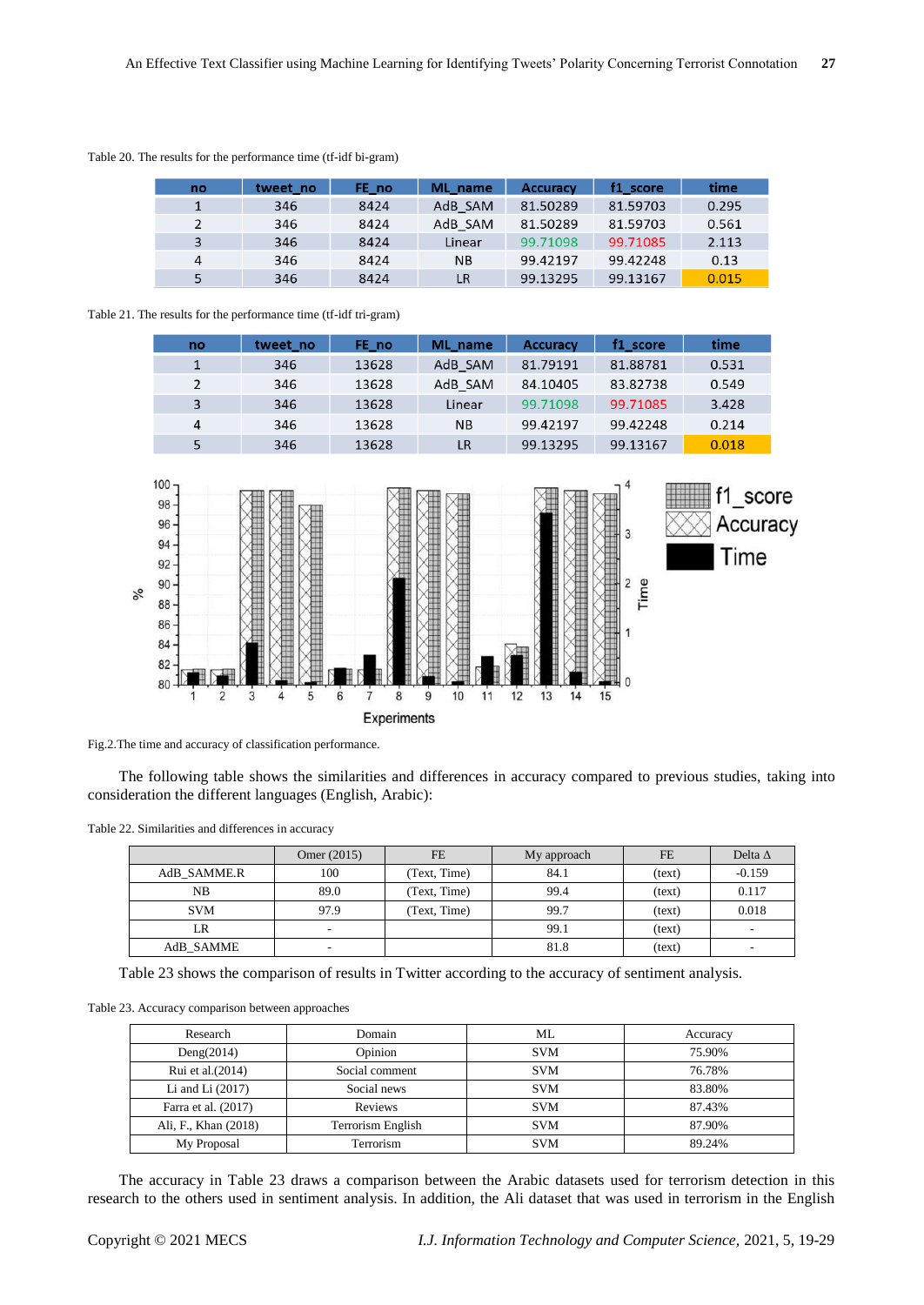language achieved 87.90% in terrorism detection using the same feature extraction and classification approaches. This difference in accuracy can be attributed to more positive terrorism tweets in the dataset collected for this research than the English tweets and also the location chosen for the current study.

## **6. Conclusions**

Two research objectives are restated as follows: a) To identify different classification algorithms that are available in the contemporary context for tweets' classification; b) To evaluate how the tweets' classification algorithms can be optimized and mapped to detecting Arabic terrorism messages on Twitter. The study identified five classification algorithms that are highly relevant and useful in the contemporary context. These included AdB\_SAMME, AdB\_SAMME.R, Linear SVM, NB, and LR. These classifiers were tested using the language models of unigram (S1), bigram (S2), and trigram (S3). The study found that Linear SVM performed exceptionally well on S3 with 99.7% classification accuracy. When both classification accuracy and training time were considered, the NB classifier demonstrated the performance on S1 with 99.4% accuracy, which was comparable with Linear SVM. A viable way to detect radical texts in Arabic was proposed. The proposed dataset with an improvement in the initial database extracted by API from Twitter was evaluated for reliability by using statistical tools. The results yielded from the experiments proved that linear classifiers achieved the highest accuracy.

These are remarkable results in the field of data mining and sentiment analysis. The higher level of accuracy demonstrated by the two classifiers was also validated by the Arabic experts by a questionnaire. The promising results provide a call to action to implement the proposed classifiers, i.e. Linear SVM and NB for detecting Arabic terrorism messages. Terrorism is a global threat and no country and region can handle multiple and diverse avenues of terrorism on its own. There is a need for combined and collective efforts, and the proposed techniques of tweets' classification can help in identifying terrorist activities and threat alerts. Different countries in the Middle Eastern sector are making extensive investments in arms and ammunition to protect their borders from terrorist attacks. The state authorities and private sector entities should also invest in advanced technologies and combat the emerging threats in the cyber world and social networking sites.

#### *6.1. Future Studies*

Excluding the unwanted features and including the most relevant features can simplify the training model. An embedded approach for extraction of new few features related to the terrorism field in the Arabic language is suggested. The promising results obtained in this study emphasize the scope to expand the area of collection to include different tweets around the world.

## **References**

- [1] Ali, G. A. (2016). Identifying Terrorist Affiliations through Social Network Analysis Using Data Mining Techniques.
- [2] Alsaedi, N. (2017). Event Identification in Social Media using Classification-Clustering Framework (Doctoral dissertation, Cardiff University). Retrieved from https://orca.cf.ac.uk/100998/1/2017alsaedinphd.pdf.
- [3] Alshari, E. M., Azman, A., Doraisamy, S., Mustapha, N., & Alkeshr, M. (2017, August). Improvement of Sentiment Analysis Based on Clustering of Word2Vec Features. In 28th International Workshop on Database and Expert Systems Applications (DEXA), held on 29 August 2017 (pp. 123-126). IEEE. Retrieved from https://www.uni-weimar.de/medien/webis/events/tir-17/tir17-talks/Eissa2017\_improvement-of-sentiment-analysis-based-on-clustering-of-word2vec-featuers\_presentation.pdf.
- [4] Ashcroft, M., Fisher , A., Kaati, L., & Omer, E. (2015, september). Detecting Jihadists messages on Twitter. Retrieved August 15, 2020, from researchgate.net: http://www.researchgate.net.
- [5] Beninati, J. A. (2016). Examining the cyber operations of ISIS (Doctoral dissertation, Utica College).
- [6] Choi, D., Ko (Fraiwan, 2020), B., Kim, H., & Kim, P. (2014). Text analysis for detecting terrorism-related articles on the web. Journal of Network and Computer Applications, 38, 16-21.
- [7] Fraiwan, M. (2020, April 10). identification of markers in twitter data foe data extraction. Retrieved August 15, 2020, from sciencedirect.com: https://www.sciencedirect.com.
- [8] Gates, S., & Podder, S. (2015). Social media, recruitment, allegiance and the Islamic State. Perspectives on Terrorism, 9(4), 107-116.
- [9] Magdy, W., Darwish, K., & Weber, I. (2015). # FailedRevolutions: Using Twitter to study the antecedents of ISIS support. arXiv preprint arXiv:1503.02401.
- [10] Omer, E. (2015). Using machine learning to identify jihadist messages on Twitter. Retrieved from https://www.divaportal.org/smash/get/diva2:846343/FULLTEXT01.pdf.
- [11] Oh, O., Agrawal, M., & Rao, H. R. (2011). Information control and terrorism: Tracking the Mumbai terrorist attack through twitter. Information Systems Frontiers, 13(1), 33-43.
- [12] Salmi, Abdul Latif (2016). The violence of language in the speech of extremist organizations "ISIS" a model of research in semantic and rhetorical mechanisms. Journal of Semiconductors ( pp. 76-95).
- [13] Witmer, E. W. (2016). Terror on Twitter: A Comparative Analysis of Gender and the Involvement in Pro-Jihadist Communities on Twitter. Retrieved from https://ir.lib.uwo.ca/cgi/viewcontent.cgi?article=1008&context=sociology\_masrp.
- [14] Donia Gamal, Marco Alfonse, El-Sayed M. El-Horbaty, Abdel-Badeeh M.Salem, "Twitter Benchmark Dataset for Arabic Sentiment Analysis", International Journal of Modern Education and Computer Science(IJMECS), Vol.11, No.1, pp. 33-38,